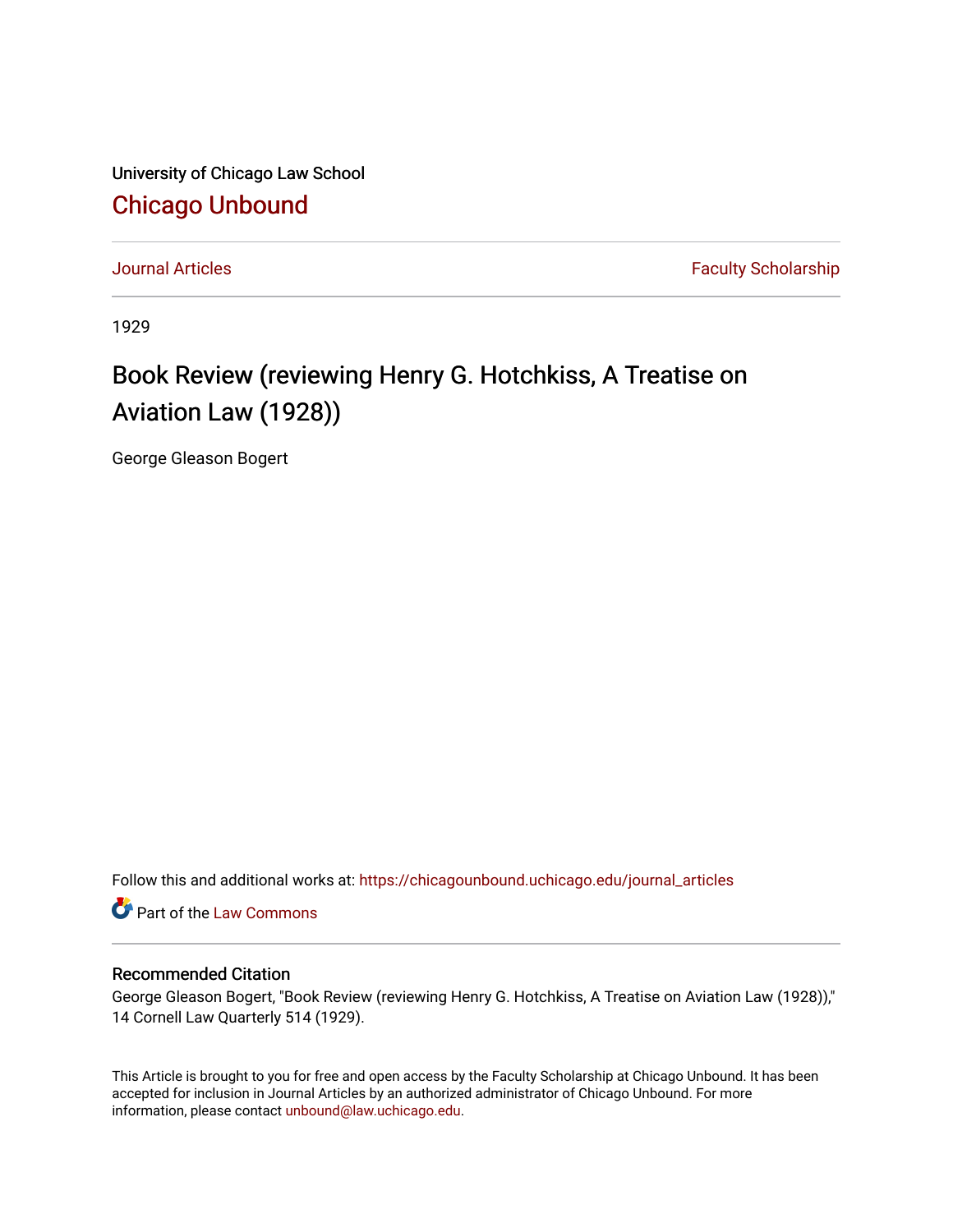peace as contrasted with the cynical or indifferent scepticism of **1919** are equivalent marvels. More overwhelming proof of the necessity and value of the League idea it would be impossible to imagine...

"Prophecy is no part of my task; but one prediction is safe. American membership in the League is merely a question of the existence of the League; the one involves the other. If the League goes on, we join. The time is uncertain, but with no less certainty of the fact; and a future generation of Americans will look back at the utterances of alleged 'saviours' of the country with the same amused and contemptuous incredulity as ours when we read of those other 'statesmen' of the time of Grant who said that the Red Cross was surely contrary to the Monroe Doctrine...

"No one could suggest, and certainly I would be the last to do so, that the Covenant is even approximately a finality. On the contrary, I would say that one of the chief merits of the Covenant is that it does not attempt finality. Written for the world that is, and not seeking eternal wisdom, it has in its words and in its spirit the promise of betterment hereafter."

The second volume which is decidedly the larger of the two, containing **830** pages of text, is entirely devoted to documents bearing upon the drafting of the Covenant. Here we have brought together very important source material for the student and the historian. The value of this material is, however, greatly enhanced by the wealth of Mr. Miller's notes and comments which fill his first volume.<br>Cornell Law School Charles K. Burdick. *Charles K. Burdick.* 

Aviation Law. By **HENRY** G. HOTCHKISs. New York: Baker, Voorhis & Company. **1928.** pp. xvii, 492.

Mr. Hotchkiss is one of the editors of the recently founded United States Aviation Reports and also a member of a firm which has been adviser to an important corporation engaged in the development of civil aeronautics. He therefore brings to the task of preparing a text on the law of the air both wide knowledge of the literature and adequate appreciation of the practical business problems involved.

The book has two parts-the first quarter of its bulk being given over to a condensed discussion of pertinent questions of law and the remaining three-quarters consisting of an appendix containing the international convention of **1919,** the Havana convention of 1928, the federal statutes and regulations, and the state laws. This latter section is in large degree found also in volume one of United States Aviation Reports. It forms a very convenient collection of American legislation on aeronautics. Neither English, Canadian, or continental statutes or treaties are inserted.

In the earlier portion of the book the main topics of aviation law are' treated; as, for example, international law questions, space ownership, tort liability, aircraft standards and rules of the road, insurance, workmen's compensation, common carrier law, constitutional questions, and admiralty, patent and criminal law problems.

The author refers to and briefly discusses many of the articles on air law, but has not attempted to make his list complete. For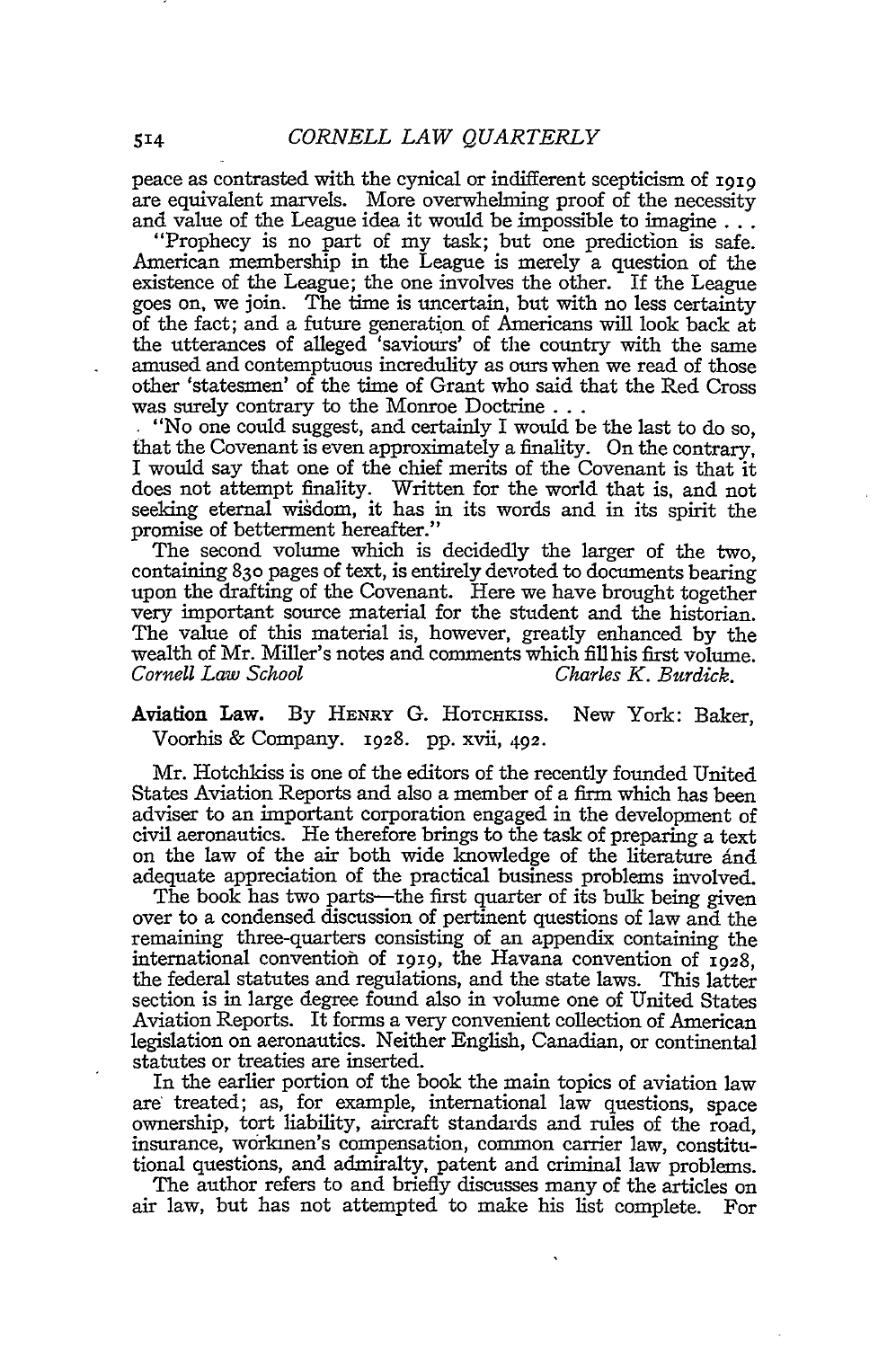example, none of the nine notes and articles mentioned in the *Index to Legal Periodicals for* **1926** as having been- published in that year, are found in Mr. Hotchkiss's list of authorities cited. In this group of omitted papers is the valuable article by Mr. F. P. Lee, legislative counsel for the United States Senate, in which he analyzes the Federal Air Commerce Act of 1926. Major Jefferson Davis's numerous monographs on the topic are also missing.

The author's presentation of facts and arguments about the substantive law of flight is in the main clear and accurate but extremely brief. If any criticism could be made one might urge that, in his eagerness to see the law develop in such a way as to encourage the growing civil aeronautics industry, Mr. Hotchkiss tends to neglect the rights, powers, privileges, and immunities of the groundsmen. Indeed, he expressly states' that "the spread of aviation will more and more establish rights of flight that encroach upon the rights of others judged by preaviation standards." The social interest in the development of aerial navigation is great, but there would seem to be no doubt that the safety, comfort, and convenience of the citizens who live and do business on the ground always will be many times more important. In the early flush of enthusiasm over a spectacular and useful new means of travel we should not neglect the groundsman's property rights in the space over his soil or the rights of the general public to protection against the annoyances and dangers which aeronautics occasionally produce for those below. Both in his treatment of space ownership and the right of flight and in his discussion of the liability of the aviator for damage to persons and property on the surface, Mr. Hotchkiss seems slightly too favorable to the aviator and the aircraft. He argues against the rule of the English Act and of the Uniform Act which places upon the owner of the aircraft absolute liability for damage to persons or property on the ground occasioned by the descent of the aircraft. He would require proof of intentional injury or negligence. To the writer the helplessness of the groundsman to prevent damage from the sky and the usual impossibility of making proof of the cause of the crash are adequate reasons for the rule of absolute liability. This principle has no corresponding application to damage to passengers or freight in aircraft, because there the doctrine of assumption of risk may be said to apply.

In referring to the Uniform State Law for Aeronautics it would seem that Mr. Hotchkiss should at some point have given a slight account of the origin of the act, by way of brief reference to the Conference which prepared it, the method of its drafting, and the approval of it by the American Bar Association. The Uniform State Air Licensing Act, a draft of which was published before this book, might also have been mentioned in connection with the statement<sup>2</sup> of the desirability of state regulation of aviation in harmony with federal legislation. The object of this last named uniform act is in substance to put the federal rules into effect in the states as state rules.

**'P. 30. 2p. 51.**